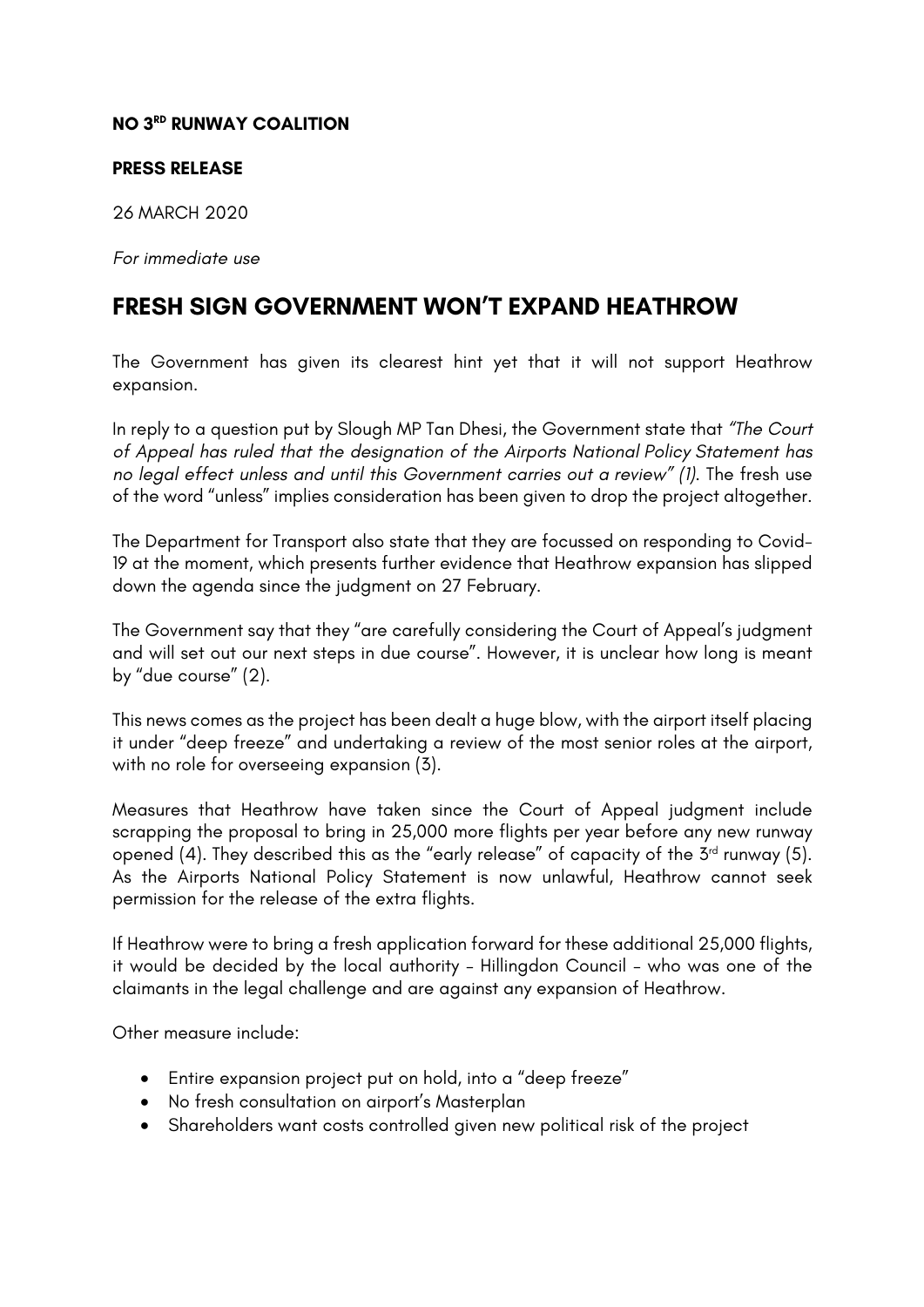### **Paul McGuinness, Chair of the No 3rd Runway Coalition, said:**

*"In light of all circumstances, it seems right that the Government is unenthusiastic about resuscitating the Airports National Policy Statement. For as well as being ruled unlawful by the courts, it has become increasingly clear that the full facts about the deleterious air quality, noise, carbon and regional consequences of Heathrow expansion had not been presented to MPs, when it was subjected to parliamentary scrutiny. And even Heathrow's investors are now expressing cold feet about the project.*

*Moreover, it's most welcome that Heathrow has now announced that it won't proceed with its other plan, for an extra 25,000 flights within its current operation - the prospect of which had been causing such alarm in the airport's hinterlands. Because our communities are not only saying "No" to a third runway at Heathrow, but "No" to any expansion of flight volumes from what is, statistically, already the world's most disruptive airport".*

*ENDS.*

## Notes:

- 1. Parliamentary Questions, number 32187, Written Answers, 24 March 2020 https://members.parliament.uk/member/4638/writtenquestions#expand-1186505
- 2. Parliamentary Questions, number 32188, Written Answers, 24 March 2020 https://members.parliament.uk/member/4638/writtenquestions#expand-1186505
- 3. John Holland-Kaye, blog to Heathrow staff, 17 March 2020. For full blog, please get in touch.
- 4. Email sent to members of Board of Airlines Representatives in the UK, 3 March 2020. For more info, please get in touch.
- 5. BACKGROUND INFO: Currently, Heathrow can't land two planes on parallel runways at the same time. In order to allow a plane to land on the 'wrong' runway, the gap between planes landing on the other runway has to be extended. The introduction of Independent Parallel Approaches (IPA) is an attempt to get around this. The granting of an additional 25,000 flights would have required planning permission from the Planning Inspectorate in order to lift the 480,000 Air Traffic Movement Cap imposed in the Terminal 5 Inquiry. The introduction of IPA would also have required approval for the airspace changes from the CAA. It is not possible to add the 25,000 extra flights without introducing IPA as there is not the flexibility within current landing procedures to land that many extra planes safely on a 2-runway airport.

For more information, contact: